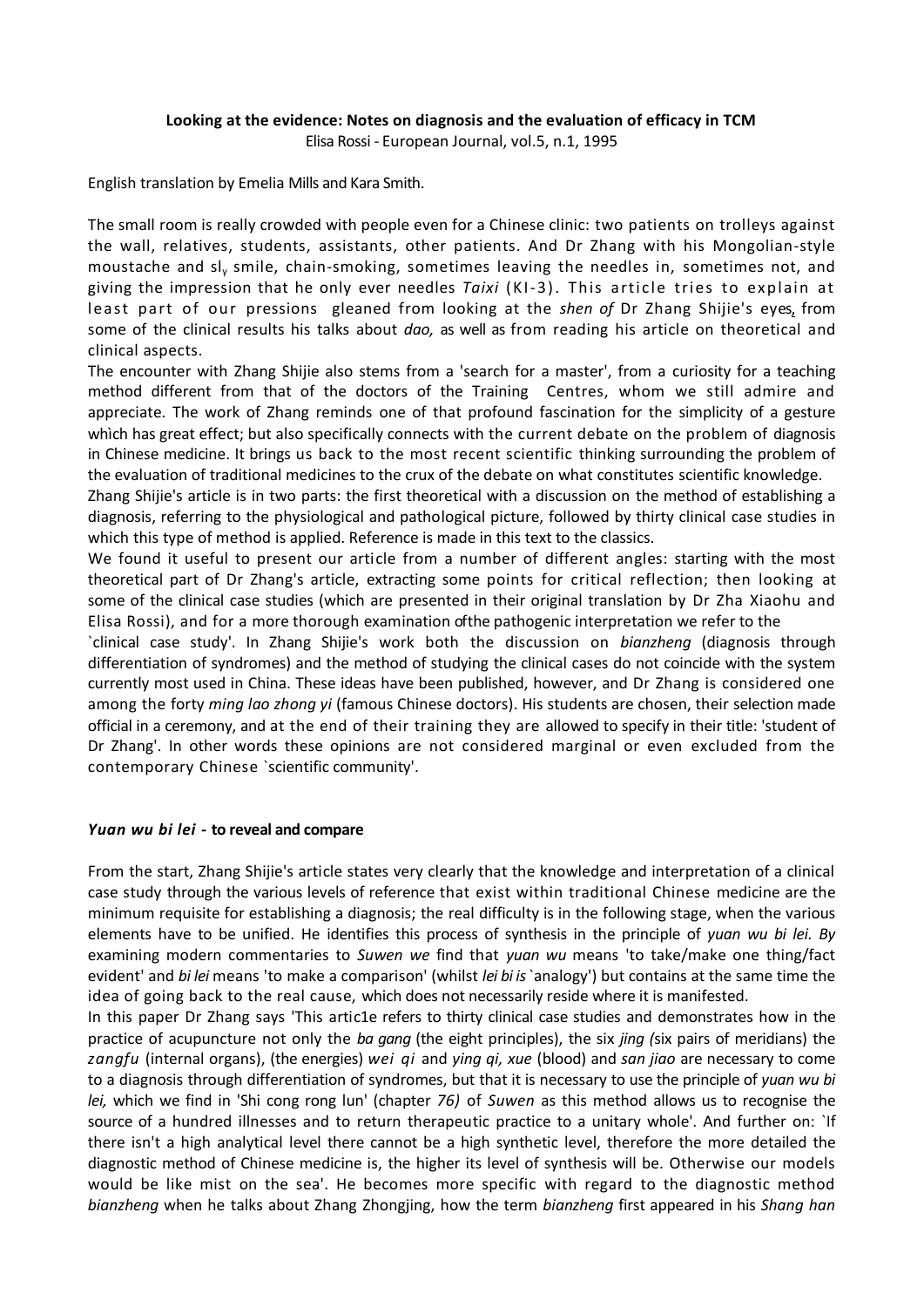*lun*, and how this method contributed to the development of Chinese medicine and has been honoured by doctors in every school. He recalls how Zhang Zhongjing referred to the concepts of *Suwen* and *Nanjing,*  and whilst using the notion of *jing luo* and of acupuncture points, he preferred the study of prescriptions and pulses. And he stresses how, even then, the knowledge of *jing mai* constituted the basis of acupuncture, which is founded on *`Zhong shi',* as is clear from the following quote: 'The *li* criterion of each puncture has its origin/beginning in the *jing mai* and the method of each puncture has its completion/end in *Zhong shi.*

And Zhang Shijie goes on: 'Yet *yin* and *yang, qi* and *xue* illnesses specific to the twelve channels *(jing shi dong), six yang* and related illnesses, course *biao ben* (knowing the manifestation and curing the source), *gen jie* (root-knot), the harmonisation and opening of the passages of *qi (qi jie he kai),* the notion of axis *(shu)*  and connected pathological transformations, can be synthesised with difficulty through *bianzheng,*  therefore the acupuncturist cannot avoid a method which uses comparison and analogy *(bie yi bi lei).*

By using this method one can arrive at a synthesis from a diagnosis through differentiation based on models *(bianzheng fen xing),* which are extremely detailed and subtle (xi). The subtler the analysis the higher the level of synthesis is necessary.

Zhang Shijie upholds this thesis by referring to the chapter *'Shi cong rong lun'* when he says that 'the evolution *of* an illness is so wide from high to low, that you cannot appreciate it by following the texts' and gives the example of a case discussed in the same chapter: `a person with a headache, contractions of tendons, feelings of heaviness in the bones, stomach swelling, regurgitation and belching, who gets easily frightened and is always on the look out *(qie),* with shortness *of* breath and restlessness, who does not like to lie flat. From which organ does all this originate? The pulse is floating, tense, as hard as stone on pressure *(fu, xian, shi jian), I* cannot explain all this and I ask again how can I understand the relationship *(bi lei)* with the three organs'.

He comments by saying that: 'If you analyse this case without using the method *bi lei you* can arrive at three conclusions: 1. The meridian of the liver has its origin in the point *dadun,* its *qi* links up to that of the kidney, arrives at the top of the head and controls the muscles. When there is a headache and muscle discomfort the illness depends on the *qi of* the liver channel. 2. The meridian *of* the kidney originates from the point *yong chuan,* it is the source of the production of *qi* and controls the bones. If the bones are heavy and there is shortness of breath then the illness originates from *qi* of the kidney meridian. 3. The meridian of the spleen has its origin in *yinbai, is* linked with the stomach by a membrane (mo). If there is regurgitation and belching, stomach swelling, jerky movements, and the patient is uncomfortable lying down, then all these are disorders of the spleen channel. In this way we would arrive at a therapy based on three meridians'.

Whereas Huangdi in *Suwen* replies: 'You are forgetting the eight winds and the building up of heat, the five organs are consumed and the *xie* (perverse external energies, pathogenic factors) go from one to the other. The floating pulse means kidney failure and the deep and hard pulse is the internal block of *qi* of the kidney. There are jerky movements and shortness of breath because the water passages are blocked and *xing* (shape, body) and *qi* are consumed; cough and the restlessness come from the *qi* of the kidney counter current. In this person the illness is in one organ. If you say that it is in three you are mistaken'. The article further reports a comment from Zhang Jiebin who confirms that 'these disorders are rooted in the kidney and it is wrong to talk *of* three organs that act at the same level' and concludes by repeating that 'this shows how it is possible to intervene only on the kidney, and if one did not proceed according to *bi lei* one would find oneself looking at a deep abyss or floating clouds'.

It then becomes necessary to understand both the key to reading signs and symptoms, and to have a deep understanding of the rules of underlying events and their development: 'the subtle analysis' constitutes the foundations of good medicine, but on this must be built the moment of synthesis. The synthesis would be represented as a vision that comprises and explains all the data consolidating them at a higher level (if wc think of the theories that periodically have upset the world of physics and mathematics, these solutions are generally simpler and more elegant). The concept of *yuan wu bi lei* takes us back to the principles of Chinese thought: wc know *of* a logic which proceeds by analogy and *of* a progression that evolves horizontally, and we recognise that they are fundamental elements like synchronicity and correspondence, but it isn't always easy to translate this into practice, to use them to reach a diagnosis and to choose the points.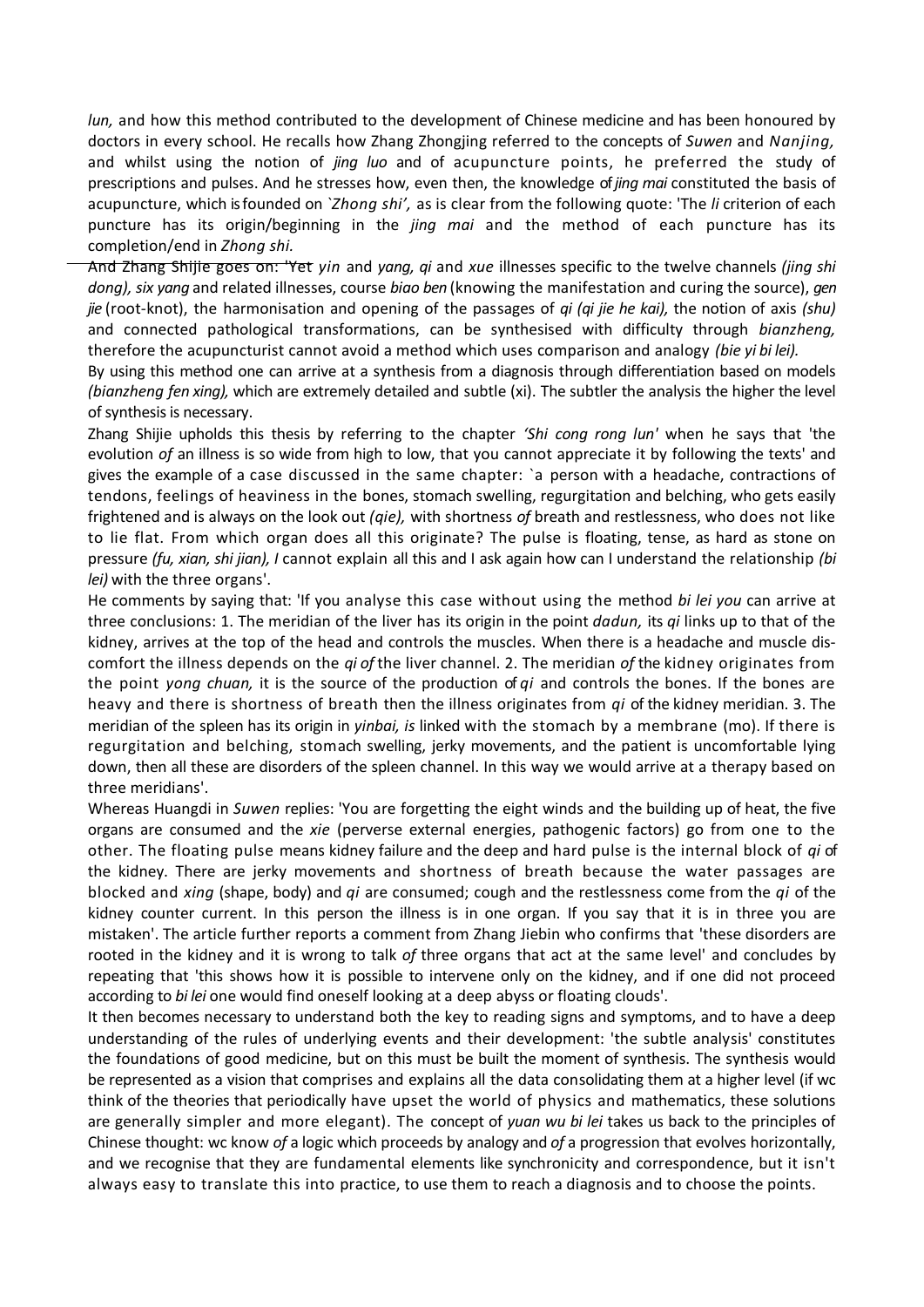But in the most theoretical part of the article by Zhang as well as in the clinical case studies, the method *yuan wu bi lei is* not explained in detail: as is often the case in the Chinese tradition, it is the occasional allusion that suggests the concept. As when, as if it were obvious, it is suggested that there is a relationship between a semiotic or pathogenic factor and macrocosmic elements like the *qi* of earth or sky. On the other hand one appreciates the importance of the physiology and pathology of the meridian in diagnosis. We know the signs and symptoms 'of the meridian', though we don't always notice them: in Zhang Shijie's approach the anatomy of energies takes account of synthesis *yuan wu bi lei.*

# **On diagnosis**

I would like to return to the current debate in the West regarding the diagnostic method *bianzheng`* by stressing that a possible critical examination of *bianzheng* cannot be made without recognition of its total value.

Those who studied in the European schools of acupuncture remember the enthusiasm and amazement of their first sojourns in China at the beginning of the 1980s, when suddenly everything seemed clearer. The texts, the articles, the translations, as well as dealing with Chinese pharmacology later confirmed the richness and usefulness of this diagnostic approach. I would also like to mention how the method *bianzheng* shows how complex and refined Chinese medicine was in the early centuries after Christ. And I would like to stress how this method contains such richness - in the late 1950s Mao defined traditional Chinese medicine as `a treasure' to be conserved and raised to a higher level - and such flexibility that in the debate in the 1970s traditional Chinese medicine was considered not 'a residue of feudalism' but as already containing the seeds of dialectic materialism. If for us in the West moving within *bianzheng* means avoiding the risk of being vague, in

China taking *bianzheng* as a method of reference meant choosing a system of the highest standard, which is didactically transferable, unifying in mass practice, and one that could be used in controlled ways within research and clinical studies.

In this way Chinese medicine has been able to sustain competition against the biomedical Western system which has become dominant over other traditional medical systems. This dominance does not exclude the efficacy of many other traditional medical systems, but their value remains in general circumscribed within a specific cultural group: instead traditional Chinese medicine has official recognition within China, constituting a trans-cultural phenomenon (it is used in developing countries, present within `Western' medical literature, and the spread of its practice cannot be considered a temporary phenomenon).

# **On evaluating efficacy**

It is said that *bianzheng,* as a very articulate method involving a different process of diagnosis through differentiation, is close to conventional medicine because it offers the possibility of building controlled clinical studies. Traditional Chinese medicine is an energetic medicine, which despite being founded on totally different presuppositions from conventional medicine, seems to offer the possibility of working through stages similar to those used in the West, especially in the initial formation of similarly diagnosed patient groups or in the final evaluation of results. When on the other hand the diagnostic approach is presented from the beginning in a less structured way, one is confronted with the problem of evaluating the results of nonconventional medicines, which I would like to discuss briefly.

Firstly, the risk that the positive results of therapy be considered a phenomenon of spontaneous recovery can be avoided by giving a diagnosis formulated on the basis of the modern biomedical standard, carried out on a rigid choice of cases, and using biomedical terminology. However the use of the observation protocols inherent in conventional medicine presents some difficulties: treatments are in fact the product of diverse and sometimes incompatible schools of thought. Besides, the comparison of clinical results favours the system that gives taxonomic criteria (and

thus defines the rules), and thus penalises non-conventional medicines that deviate.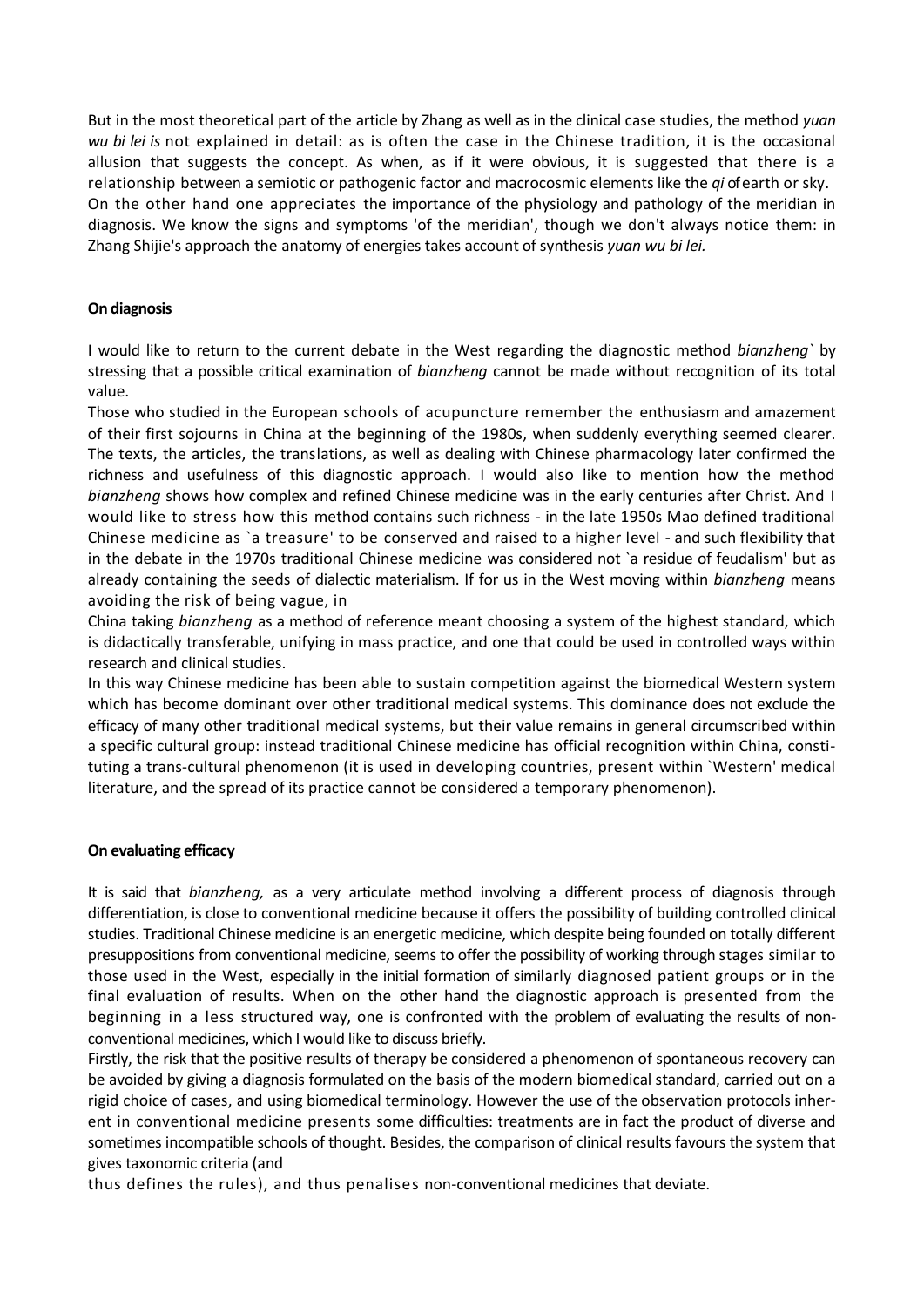Finally, the compared medical systems can differ not only in the intended therapeutic effects and results, but in the actual definition of the fundamental problem, that is in the diagnosis. In fact, not all medical systems differentiate diagnosis in a systematic way, and resorting to more diagnostic categories in interpreting illness could appear to be a sign of imprecision, inexperience, lack of clarity; whereas the use of diagnosis through differentiation, fundamental in the conventional approach, has in traditional and alternative medicines a limited, nonsystematic role.

In this sense the *bianzheng* method presents fewer problems since it is based on the rule of diagnosis through differentiation, despite a physiology and pathology which is different from biomedicine. Other diagnostic models, for instance in acupuncture, base their therapeutic efficacy on characteristics of variability, contingence, and flexibility, which makes their insertion in common protocols difficult.

There is a tendency to no longer identify the parameters which define scientism (= truth) for only the quantification or ability to reproduce an experiment opens the way to the introduction of new methods of evaluation. The concept of exactness is not the heritage of one single system of analysis or interpretation or of one single method of interaction.

These ideas have only been briefly outlined but wc decided to mention them because we believe that wc can all be involved in the search for new methodologies.

Wc have used a more theoretical approach than would generally be found in the practice of Chinese medicine, remembering that every clinical practice is connected in some way to a theory, and because even when Dr Zhang was talking to us, the various levels of discourse overlapped and were integrated. I was puzzled when he defined Chinese medicine as *mo gu* ('uncertain', the same term used in the Heisenberg principle), to then go on to say `like the theories of contemporary knowledge'.

Zhang refers to a complex hypothesis that he sees already present in the classics: in the article, referring to the `necessiry of taking into account a variety of disciplines', he again quotes chapter 76 of *Lingshu* when he says that 'one must observe the complexity of the disciplines and put them to an analogical comparison *(lan guan za xue ni yu bi lei)'.* For the modern commentator this means considering other texts besides *Neijing,* but more probably he refers to other fields of knowledge such as astronomy, *Yi Jing* (the book of changes) *feng shui* (wind-water, geomancy) since the value of a text also derives from the fact that it comprises alt the preceding texts. Other aspects in the article help to widen the debate. For example it is mentioned that 'Chinese medicine is a meeting of many disciplines and in practising it one needs an objective, dynamic and systemic view', and that `at present all scientific fields are following a new direction of thought characterised precisely by this systemic-organic approach and medicine too has to move along this development of disciplines', he again quotes chapter 76 of *Lingshu* when he says that 'one must observe the complexity of the disciplines and put them to an analogical comparison *(lan guan za xue ni yu bi lei)'.* For the modern commentator this means considering other texts besides *Neijing,* but more probably he refers to other fields of knowledge such as astronomy, *Yi Jing* (the book of changes) *feng shui*  (wind-water, geomancy) since the value of a text also derives from the fact that it comprises alt the preceding texts. Other aspects in the article help to widen the debate. For example it is mentioned that 'Chinese medicine is a meeting of many disciplines and in practising it one needs an objective, dynamic and systemic view', and that `at present all scientific fields are following a new direction of thought characterised precisely by this systemic-organic approach and medicine too has to move along this development

SUMMARY: The following are a selection of some of the thirty cases reported in Dr Zhang Shijie's article. Beginning with a range of clinical problems, the diagnosis goes back to the pathology in the kidney and is treated with *taixi* point *yuan* of kidney.

# **Case No. 5 -** *Fu zhong gugu bian sou nan -* **Noises in the abdomen, with difficulty emptying the bowel and bladder.**

A 70 year old female peasant, suffering for the last two years from noises in the abdomen, with difficult emptying of bowels and bladder and fullness and distension *(pi zhang).* When she exerts little effort to contract the abdominal muscles the noises increase. Scanty and painful diuresis, constipation.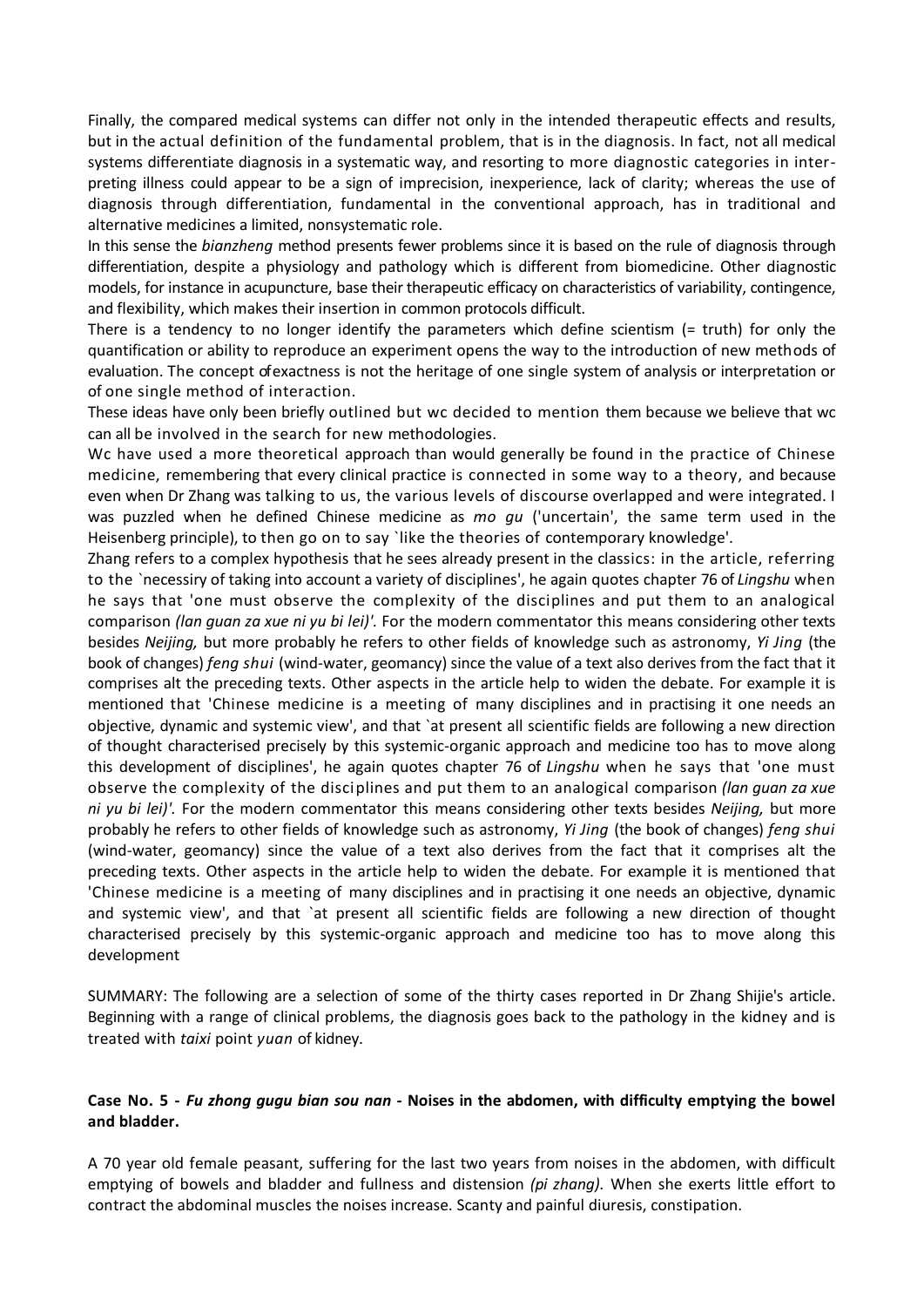Various examinations did not help to come to a clear diagnosis and treatments with Western and Chinese pharmacology did not have any effect. The two pulses are tense *(xian),* they come strong and become weakened *(lai sheng qu shuai:* it indicates a pathological excess and also an initial insufficiency of *zhengqi).*  The tongue is without coating *(guang)',* deep red. On palpation of the abdomen there is the noise of water.

*`Jue* and abdominal noises, very cold *(duo han qi,* not specified whether it is a symptom or a diagnosis), gurgling noises, difficult bowel and bladder, one takes *zu taiyin* (meridian of the spleen)'. The abdomen is controlled by the spleen and is also where it is located. The *qi* of the spleen is exhausted which is why there are noises. The spleen controls the *qi* (in the sense of transformation and transportation), it is the extreme of *yin (taiyin)* which is why there is cold and the noise of water. The *qi* of earth when it rises makes clouds, the *qi* of sky when it descends is rain, the *qi* of earth does not rise, the *qi* of sky does not descend, so the tongue is without coating, the emptying of bowels and bladder are difficult. The symptoms of this case are of false heat and real cold, there is extreme emptiness *(zhi xu),* but manifestations of fullness. Illness of *yin*  to be treated with *yang.* One uses the method of tonifying the origin of fire, the *taixi* point is needled, obtaining the *qi* like *a* fish being caught. The noise stops, at palpation there is no longer the noise of water.

# **Case No. 19 -** *Ben tun qi -***Qi of****the running pig.**

From *fin gui yao lue* by Zhang Zhongjing, chapter *'Ben tun qi bing mai zhen zhi'* (illness, pulse, symptoms, prescriptions of *qi* of the running piglet), which says `In ben tun illness, *qi* starts in the lower abdomen", attacks the throat, the attack is such that one wants Lo die, then it stops (in the sense that it does not last long), all attacks come from tear (kong)'. You Zaijing (?-1749): `The kidney is struck (shang) with fear, ben tun is an illness of the kidney, the pig is a water animal (remember the analogies between the five elements and animals), the kidney, a water organ. The *qi* of kidney is disturbed inside, attacks the throat, like a running pig, for this reason it is called running pig. There are also cases where the beginning is a liver illness, because kidney and liver have a common origin *(gan shen tong yuan,* the same phrase used in case of *yinxu)* in the lower *jiao,* the *qi* of both organs goes up against the current (ni)'. Therefore I needle *taixi* to treat these illnesses with paroxysmal access *(fa zuo xing),* with considerable results.

A 58 year old male teacher, whose illness appeared during the ten years of unrest (the cultural] revolution) probably due to tear *(kong),* with frequent bouts throughout this period. In 1977 he came to the clinic complaining that he had *qi* (like a sensation of a current') which rose from the lower abdomen to the chest, feelings of restlessness and agitation in the middle of the heart *(xin zhong fan luan),* difficulty in breathing, cold limbs, with a desire to vomit but couldn't vomit, and pain that was out of the ordinary. The two pulses were deep and tense, the tongue pale red, the coating thin and white. The diagnosis was *ben tun qi;* the two *taixi* were needled, the symptomatology regressed immediately and there were no longer any attacks.

# **Case No. 20 -** *Mei he qi -* **Qi ofthe plum-stone**

From *fin gui yao lue* by Zhang Zhongjing, chapter *`Fu ren za bing mai zhen bing zhi'* (`Various women's illnesses, pulse, symptoms, and prescriptions'): 'Women have Like a little piece of roast meat in their throat *(zhi luan),* the prescription in these cases is *Banxia Houpo Tang'.*

From *Yizongjinjian 6:* 'There is a Little piece of roast meat in the throat, with *tan,* which one cannot cough up nor swallow, which is like an illness *qi* of the plum stone'.

It is often caused by stagnation *(yujie)* of the emotions *(qingzhi),* and is also not infrequent in men. The channel Of the kidney goes along the throat and surrounds the tongue. Thus with *taixi* stagnation *(san)*  can be dispersed, *qi* can be made to descend against the current.

A woman of 43, a relative of a hospital staff member, has had the sensation of a foreign body stuck in her throat for the last year, has taken a lot of *Banxia Houpo Tang,* even with variations, with no result. The two pulses are deep, a little tense *(chen wei xian),* the tongue a little red *(wei hong),* the coating thin and white. The diagnosis is of *qi* of kidney that rises high in the opposite direction (ni). I needled *taixi* and the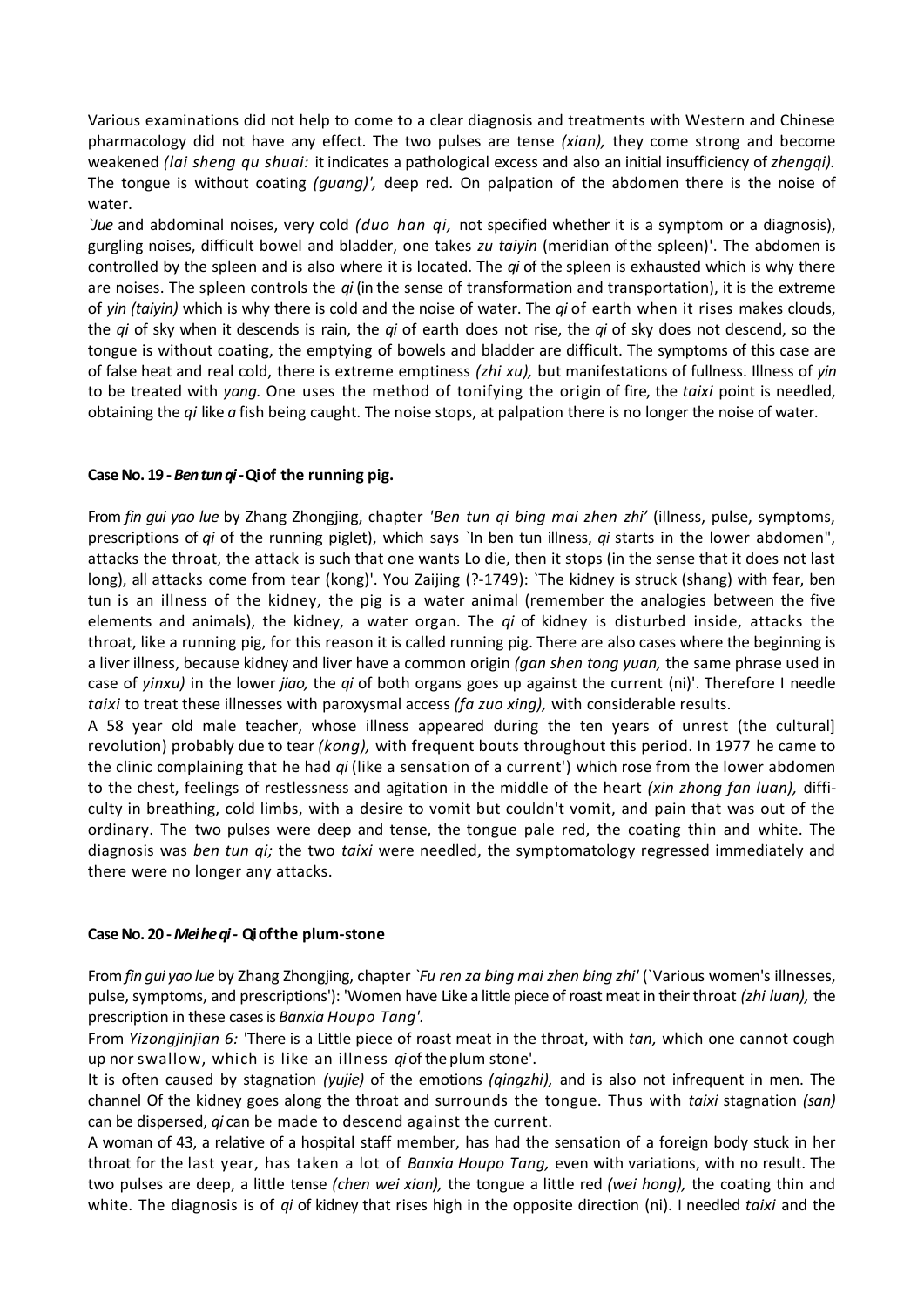symptomatology regressed more than 50% during the first session, completely after the second. In *Yizong jinjian* it is said that the illness *mei he qi* derives from stagnation of *qi* due to emotions, together with *tan*  and, as Zhang Zhongjing advises, *Banxia Houpo Tang* is prescribed, in which *banxia houpo* and *shengjiang*  are hot *(xin),* disperse the stagnation *(san jie),* and bitterness (ku) makes the counter *qi*

descend (only *houpo* is bitter); *fuling* assists *(zuo) banxia,* facilitates the fluids *(li yin),* moves *tan; zisuye* is aromatic and disperses the blocks of *qi,* if *qi* flows *tan* is removed, and the illness is resolved.

According to my experience if in this illness there are no symptoms of fullness *(man)* in the chest and of hardness in the epigastrium *(xin xia fian)* this prescription generally is not very useful. It is less effective than considering a different diagnosis, that of kidney *qi* which rises in the opposite direction, and to needle *taixi.*

# **Case No. 24 -** *Xuan yun -* **Dizziness.**

A female student of 16, after a long and shaky bus journey starts to feel giddy, with nausea and excessive salivation. On examination she also presents with depression *(jing shen yi yu),* cannot think of eating or drinking, and vomits. The face is pale, the skin is cold and sweaty, BT. 80/S0. Pulse deep *chen* and slow *chi,* her eyes are rolling, standing is shaky *(zhan li bu wen).* The *qi* of the five organs, of the five elements, all have their root in water and in fire of anterior heaven (that is in the kidney). When *qi*  of the five *yin* is exhausted *(jue),* the root of the eye' rotates and then there is dizziness *(yun),* when the *zhi* (spirit in the kidney) is dead then there is dizziness. The kidney controls *zhi,* the channel of the kidney goes up through the liver and diaphragm, along the throat, behind the nose *(kang sang).* It connects to the root o£ the eye, goes to the front, connects to *dumai* at the top. For these reasons I needled *taixi*  and all the symptoms immediately disappeared.

# **Case No. 16 -***Yi bing xing tan huang -* **Hysterical paralysis**

From *Suwen,* chapter *Wei lun,* 'The *qi* of the heart is warm then the *qi* of the lower blood vessels rises, and the blood vessels become empty, and cause wei-atrophy, therefore the joints on which the body is supported break, the legs *(jing)<sup>9</sup>* cannot support the body which becomes unsteady'. Because the heart is sovereign of the five *zang* and of the six *fu,* it governs all, *hun, po, yi, zhi.*

From *Lingshu:* 'Sadness, pain, anxiety and worry *(bei ai* you) disturb the heart and this shakes the five organs and the six viscera'. Therefore if emotions don't follow one's own wish *(qing zhi bu sui)* and the seven feelings are disturbed inside *(nei dong),* this leads to *wei* atrophy of the blood vessels, due to heat in the heart.

From *Suwen,* chapter *Wei lun: 'Yangming is* the sea of the five *zang* and of the *six fu,* it governs the lubrication of the tendons, the tendons bind the bones and make the joints mobile.

*Chongmai is* the sea of the blood vessels, which permeates and penetrates all the points'°, meets with *yangming* in all tendons. The meeting of all the tendons *yin* and *yang is* in the *qijie* (the area that corresponds to the precise point *qichong,* ST 30), governed *by yangming,* and all belong to *daimai* and connect to *dumai.* Therefore if *yangming is* empty all the tendons are flabby, if *dumai* does not conduct *(yin)* the feet have *wei* atrophy and cannot be used. All *wei* syndromes are then strictly connected with *yangming* and *chongmai,* that meet at *qijie. Chongmai* originates in the kidney, heart and kidney, fire and water exchange in turn, to needle *taixi,* point *yuan, is* to feed water and to assist fire, fill and feed all tissues, soften the tendons, warm the Legs. Therefore you can needle *taixi* not only for atrophy caused by heat of *qi* of the heart, but for all *wei* syndromes, in conjunction with other points.

# **Case No. 26 -** *Tong jing -* **Dysmenorrhoea**

A woman of 32 has been suffering from dysmenorrhoea for the last three years and for the last year her periods have been scanty with dark clotty blood. She has cold limbs, nausea and a need to vomit. The pulse is deep, a little thin, the tongue is a little red with thin white coating, the face is greenish.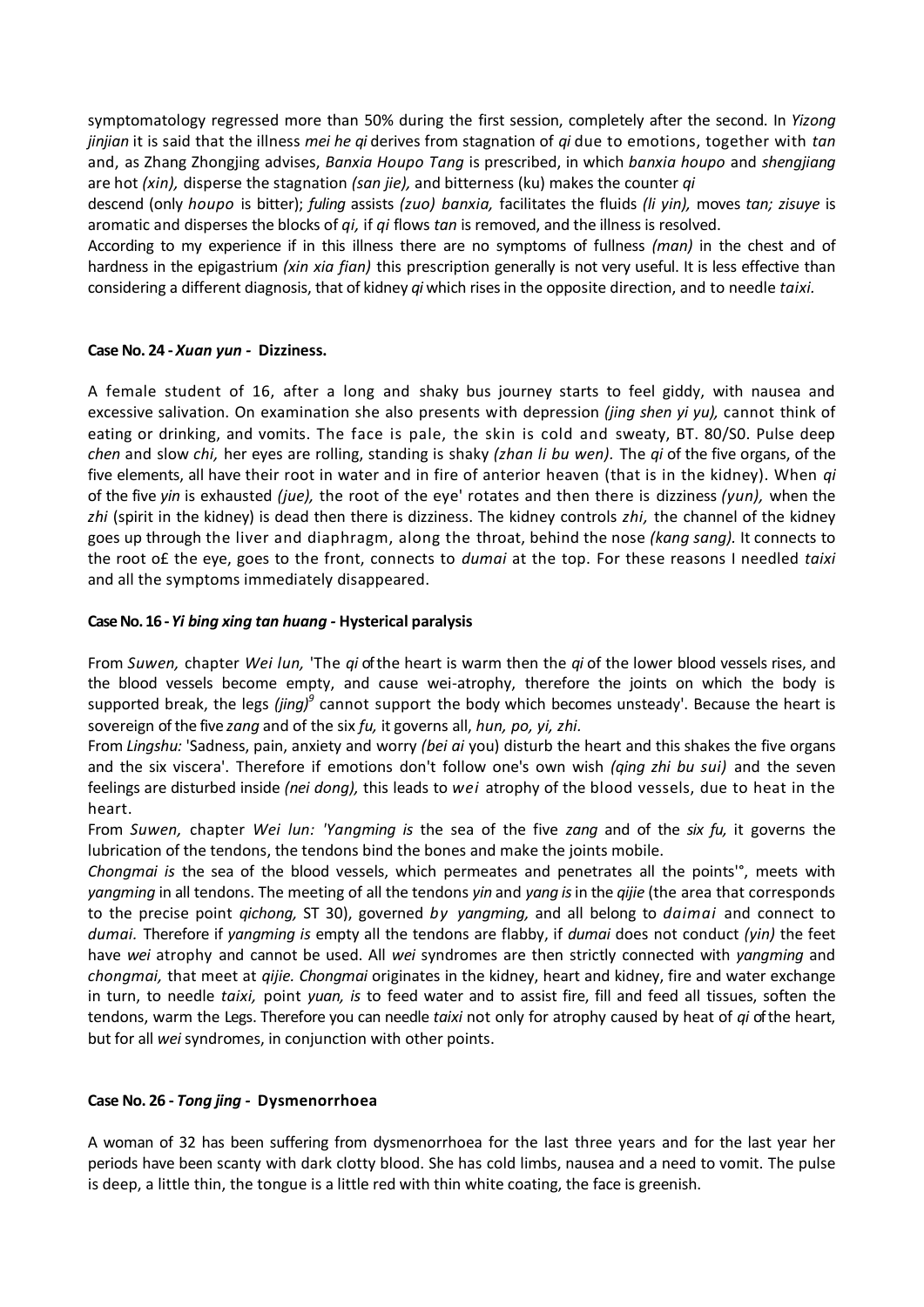She was treated initially for stagnation of *qi* and of blood: reinforcing *qihai* (Ren 6) and dispersing *sanyinjiao (SP 6)* with a prescription to regulate *qi* and to move blood. The pain diminished, the other symptoms remained the same, the pulse was not so deep but tense *(xian).* In *Suwen* it is said that the floating pulse *fu* and tense *xian is* emptiness of the kidney. It the kidney is empty then *chongmai* and *renmai are* empty, that is they do not fill the abdomen and the menses are infrequent and painful. The blood vessels do not distribute and the limbs are cold;

they do not rise to the spleen, which then loses nourishment and there is nausea and vomiting. You needle *taixi.*

N.B. The approach 'according to the meridian' is expressed also by remembering that the *qi* of the kidney follows *chongmai* (menstrual disorders are an example) and rises: the superficial manifestation can then be in the lung (asthma, respiratory disorders) or in the stomach (the various instances of rising *qi* of the stomach), but the root is in the kidney.

# **An illness of the kidney meridian**

Summary: this case offers points for theoretical and practical reflection on the issues raised by the diagnostic and therapeutic path of master Zhang and his idea of the principle *yuan wu bi lei -* to reveal and compare.

The case of a woman of *56,* a peasant who for the last six years, from dawn to dusk could not open her eyes like when one is asleep. Also during the whole day she complained of constriction in her chest, *xion men,*  feeling of hung heart", had dyspnoea *duanqi,* mesogastric fullness *wanpi"-* strong anxiety". All these symptoms were relieved by ingestion of food, to reappear shortly afterwards, with hunger and nausea, but without any desire to eat.

The pulse is floating *fu,* tense *xian,* taken in its depth it is a little slippery *(chen qu wei hua).* The tongue is pale, with white and quite thick coating.

The *yinqiao* and *yangqiao* meridians connect and enter one another in the inner corner of the *eye, yin* and *yang* interchange; if *yin* prevails the eyes close. *Yinqiao is* a ramification of the kidney meridian; if *yin is*  strong and *yang* weak the earth-spleen is not heated, and there is a feeling of fullness and uneasiness in the stomach. The kidney does not receive *qi (shen bu na qi),* the breath is short and there is chest constriction; when there is illness of the kidney channel the symptoms are: hunger without desire to eat and heart suspended with feeling of hunger.

Thus wc treated *taixi,* point *yuan* source of the kidney, we obtained *qi* like catching a fish to bait, and all symptoms were immediately relieved. After four sessions the illness was very much improved.

With the normal diagnosis according to *zangfu,* that is *bianzheng,* it would have

been difficult to come to a conclusion, whereas by considering it an illness of the kidney meridian the result was easier.

With an excess of *yin qi* and a lack of *yang qi* it would seem that *yang* needs toning up whereas instead you need to regulate water": it tones up *yang* within *yin,* that is point *taixi (KI 3),* and it is much better than to needle *yangqiao* directly.

Here the original text ends. I have tried to run through the diagnostic journey in an autonomous way, using the symptoms and signs described in the clinical cases. I set out to collect case studies of master Zhang, incorporating only his point of view.

`From dawn to dusk the eyes would not open, like when one is asleep', the first symptom given in the case study can describe a relative or absolute excess of *yin* and therefore of the involvement of the extraordinary meridians *yinqiao* and *yangqiao.* It would be an excess of *yin* in *yinqiao:* in the morning the internal *yang* does not surface at point *jingming UB 1, the wei qi* do1~'s not flow as it should (from this derives the symptom of sleepiness).

But there can be other causes to the sleepiness, among them the build-up of moisture and of mucus.

The other symptoms can refer to the upper and middle heater, whereas there does seem to be no evidence of symptoms referring to the lower heater, especially to that of the kidney. The constriction in the chest, the shortness of breath and the feeling in the heart relate to the upper *jiao;* the mesogastric fullness, the nausea, the hunger without wanting to eat to the middle *jiao.* In relation to *zangfu* the hunger without